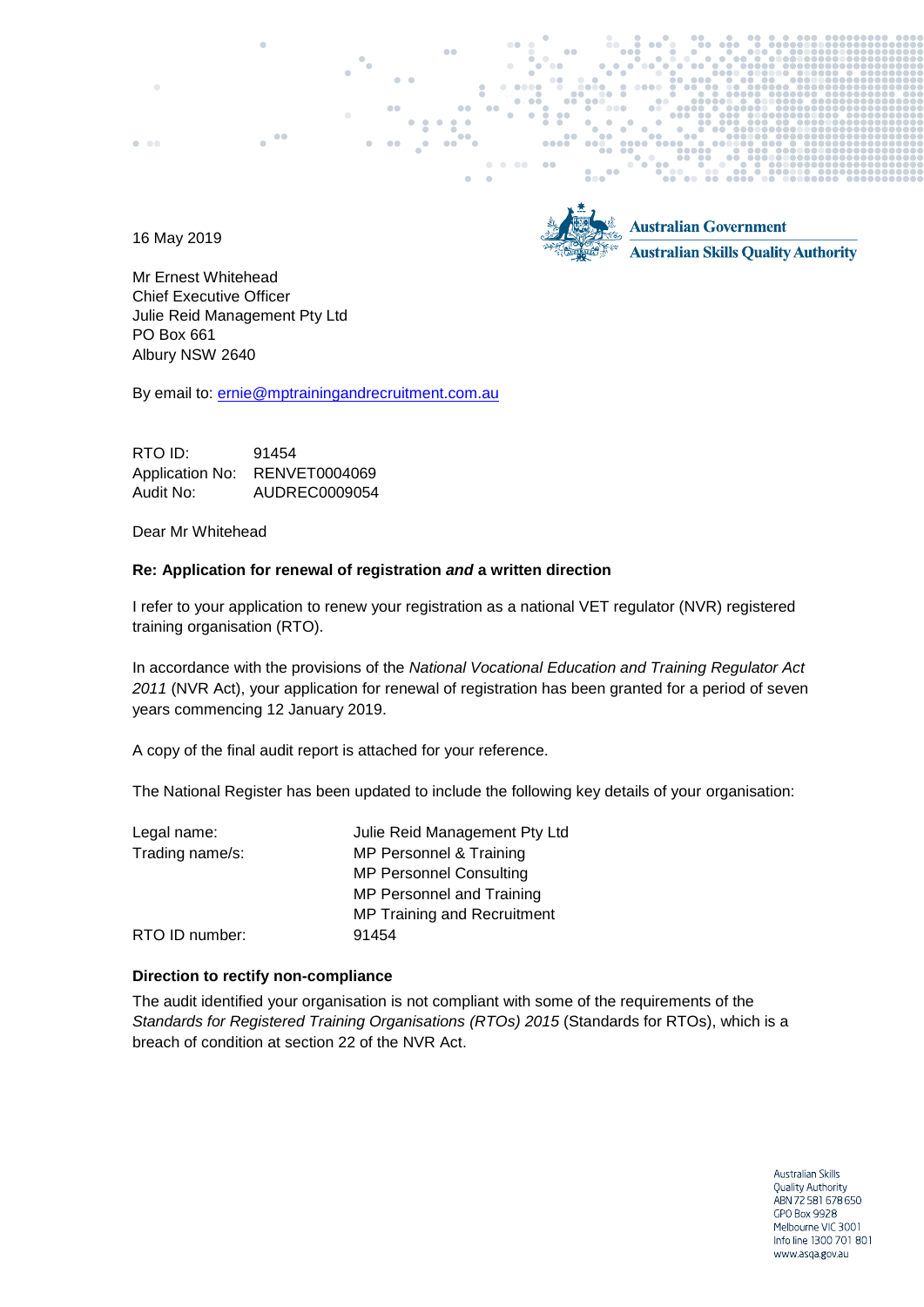

The Australian Skills Quality Authority (ASQA), as the national VET regulator, has therefore made the decision to give a written direction (this notice), under section 35A (1) of the NVR Act, requiring your organisation to:

- rectify this breach of condition by addressing each non-compliance outlined in the attached audit report within 20 working days of the date of this notice; and
- retain evidence the written direction has been complied with for examination at a future regulatory activity.

You are *not* required to submit evidence that you have addressed the non-compliances in response to this notice. ASQA will review evidence that you have complied with this notice at a future regulatory activity.

ASQA considers that issuing a written direction to rectify a breach of condition is a proportionate response to the level of non-compliance identified. The direction to rectify a breach of condition has been issued as an alternative to requiring rectification evidence or rejecting the renewal application.

### **Period of registration**

Your organisation has been granted registration which commenced on 12 January 2019, and is due to expire on 11 January 2026. A Certificate of Registration is attached.

You can apply to ASQA to renew or withdraw your organisation's registration, and timeframes and obligations apply to each process. There are also obligations on organisations that effectively cease to operate, even though they remain registered as RTOs. Further information about obligations in these circumstances is available from the **ASQA** website.

#### **Scope of registration**

The organisation's scope of registration – the vocational education and training (VET) courses that your organisation is registered to provide – is listed on the National Register. Please note that sections 93-94 of the NVR Act provide for the imposition of monetary penalties on RTOs that provide all or part of a VET course outside its scope of registration.

If the training and assessment provided is likely to lead to students applying for a licence/recognition to operate in a relevant industry, you will need to ensure that you meet the requirements of the relevant national or state/territory regulator/s. Organisations that ASQA has formal arrangements with that may have additional requirements to be met beyond registration with ASQA before training and assessment will be recognised for industry licensing, registration or other approval can be found in the [External licensing & additional registration requirements spreadsheet](http://www.asqa.gov.au/vet-registration/understand-the-requirements-for-registration/other-licensing-and-registration-requirements.html) on the ASQA website. Please contact the relevant regulator/s to ensure you have satisfied regulatory requirements before delivery and ensure that marketing materials are accurate.

#### **Changes to scope of registration**

You must apply to ASQA if your organisation wishes to change its scope of registration by either adding or removing a VET course. Information on the process to make changes to your scope of registration is available from the [ASQA website.](https://www.asqa.gov.au/vet-registration/make-changes-registration)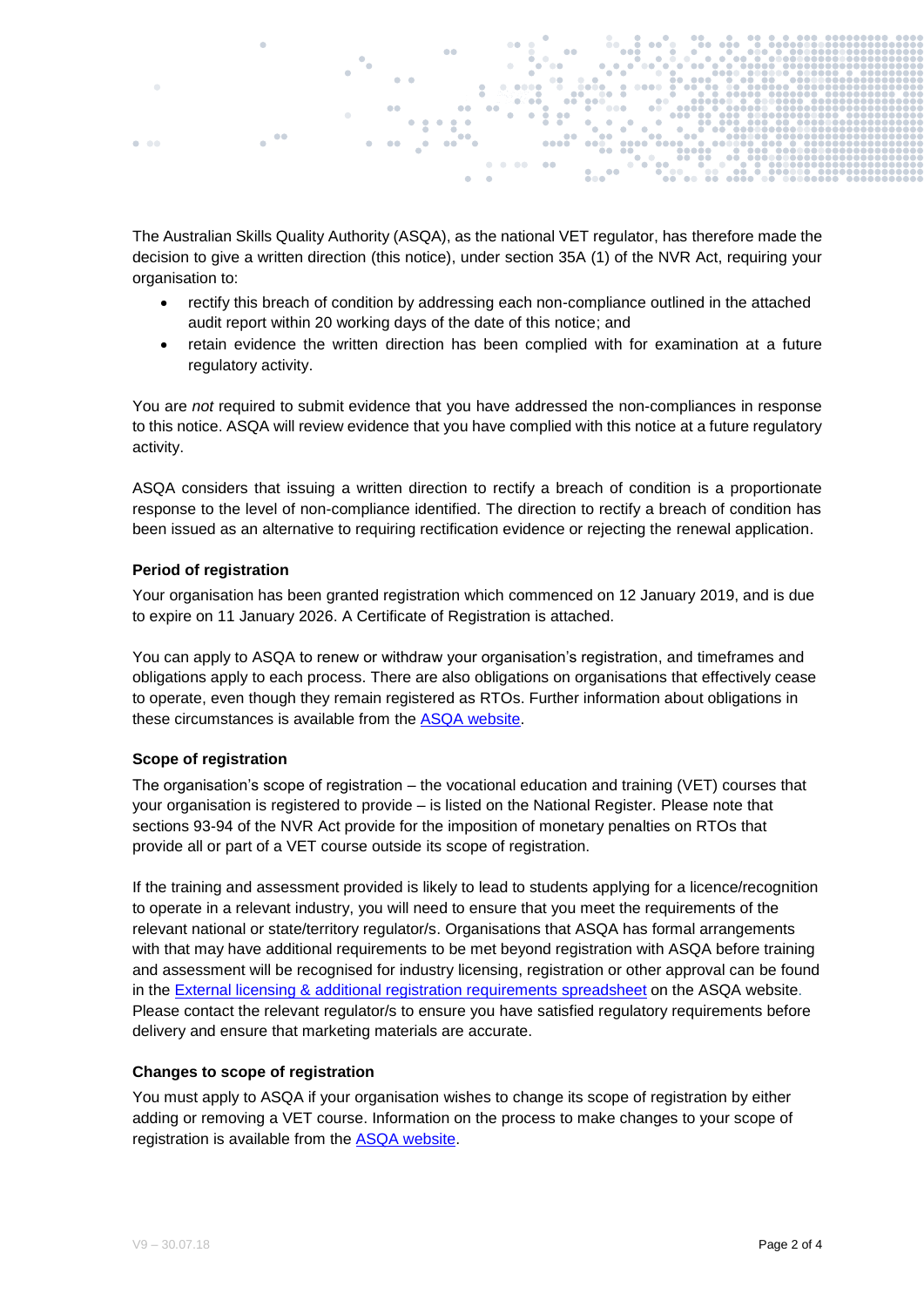# **RTO ID number**

 $\sim$  0.00

You must quote your organisation's RTO ID number in all future correspondence with ASQA. This number must also be included on the qualifications and statements of attainment that you issue and the marketing materials that you use as an RTO.

### **Maintaining compliance**

I wish to remind you that you have signed a statutory declaration in which you have accepted responsibility for ensuring compliance with the *VET Quality Framework*. This framework comprises the following components:

- the *Standards for Registered Training Organisations (RTOs) 2015*
- the Fit and Proper Person Requirements
- the Financial Viability Risk Assessment Requirements
- the Data Provision Requirements.
- the Australian Qualifications Framework.

This is an important commitment that requires you to actively manage and monitor your RTO's activities to ensure that compliance is maintained at all times and across all of your operations.

RTO compliance is the mandated foundation upon which organisations should plan and achieve quality improvements to their training and assessment services.

#### **ASQA fees and charges**

Please refer to ASQA website for details of [fees and charges](http://www.asqa.gov.au/about/fees-and-charges/fees-and-charges1.html) that apply to your registration.

#### **Conditions of registration**

You are required to comply with the conditions of registration set out in sections 22-28 of the NVR Act, as well as any additional conditions that ASQA, as the national VET regulator, has imposed on your organisation's registration.

There are no additional conditions imposed on your organisation's registration.

#### **Reviewable Decision**

You can seek a review of the written direction decision, as it is a reviewable decision under section 199 of the NVR Act.

#### **Review option 1**

#### *Submit a reconsideration application to ASQA*

As a delegate made this decision, you may apply to ASQA for a reconsideration of the decision under section 200 of the NVR Act. This option must be exercised within 30 days after the date you receive this letter using the *Application for reconsideration of reviewable decision*. Your application must include the reasons for the application and may require payment of an application fee. Please refer to the ASQA website at [www.asqa.gov.au](http://www.asqa.gov.au/) to obtain the application form and further information about reviewable decisions.